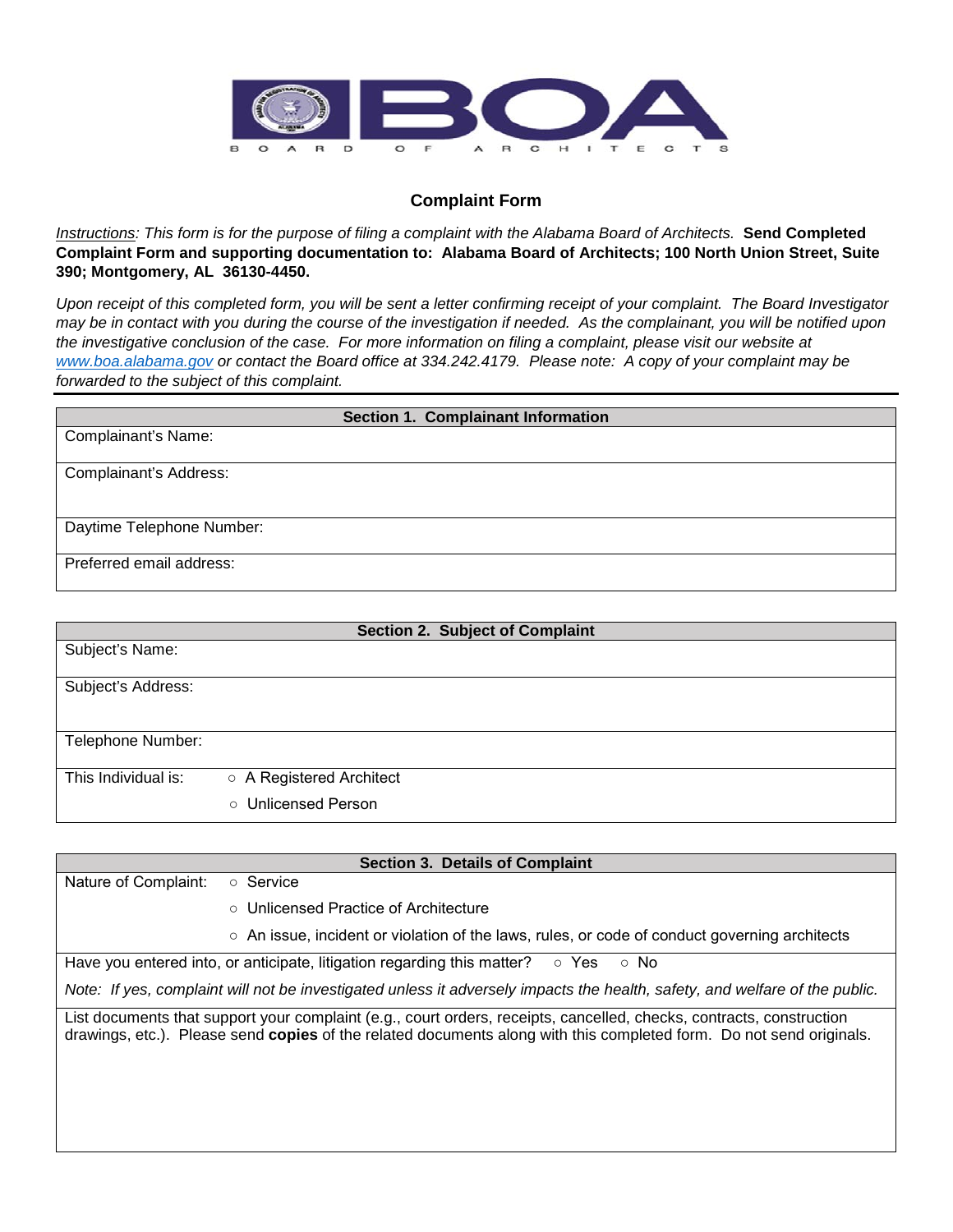| List names and addresses of other parties who have a direct interest or possess information regarding this matter and |  |
|-----------------------------------------------------------------------------------------------------------------------|--|
| whose testimony should be considered by the Board:                                                                    |  |

Would you be willing to testify if necessary? ○ Yes ○ No

Please explain the entire circumstances surrounding your complaint including your attempts to solve the problem. You may attach additional pages describing the details of this complaint as needed.

## **Section 4. Affidavit of Complainant**

I solemnly swear or affirm that the statements made herein and on any attachments hereto are accurate, complete, and true to the best of my knowledge and belief.

\_\_\_\_\_\_\_\_\_\_\_\_\_\_\_\_\_\_\_\_\_\_\_\_\_\_\_\_\_\_\_\_\_\_\_\_\_\_\_\_\_\_ \_\_\_\_\_\_\_\_\_\_\_\_\_\_\_\_\_